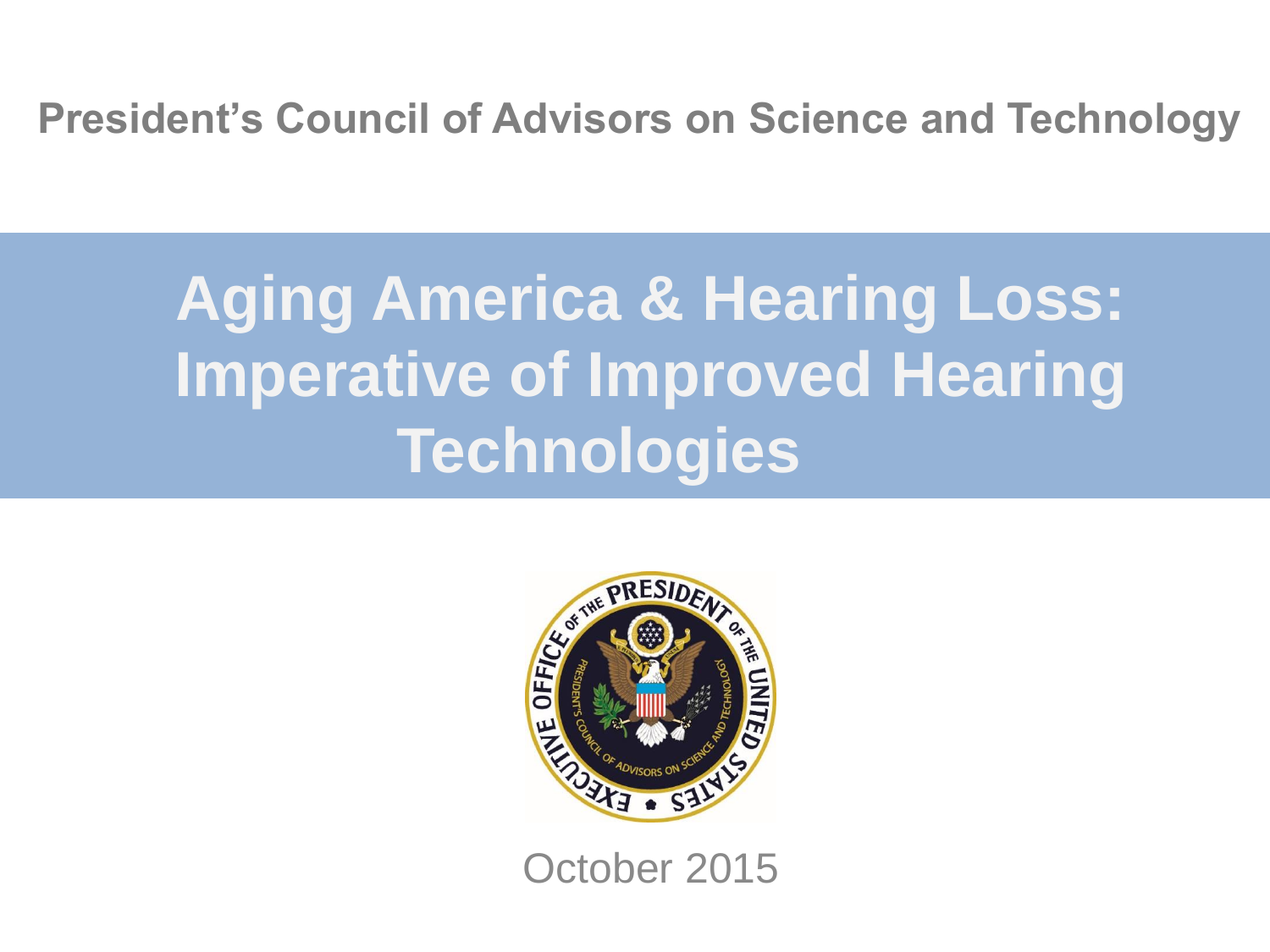# **PCAST Hearing Study Scope**

- Part of broader PCAST examination of aging and technology
- PCAST recognized timely opportunity to support older adults with mild to moderate hearing loss
- Children, adults with severe hearing loss, and those with red flag conditions were outside the scope of this study

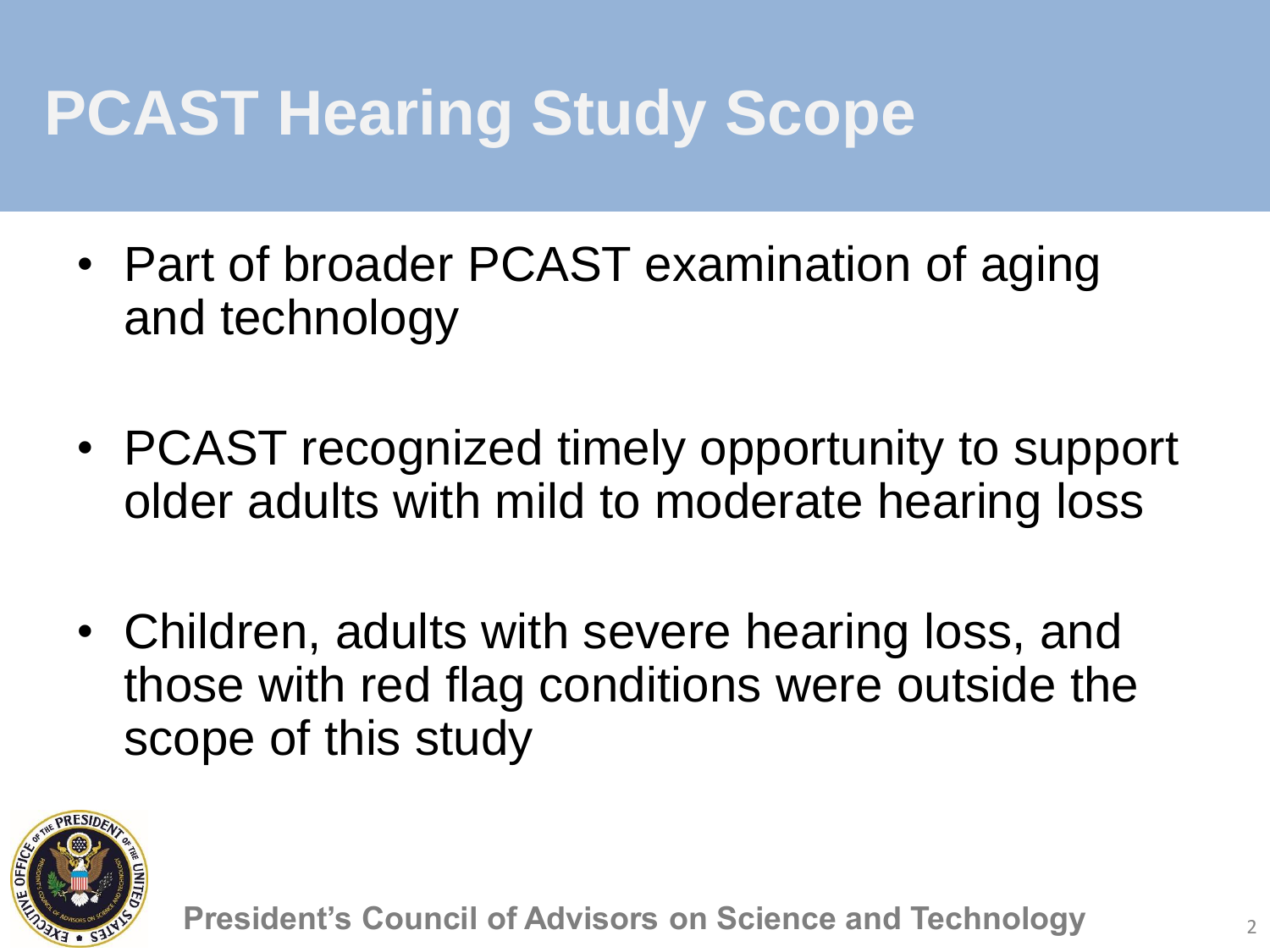# **PCAST Aging and Technology Study Full Working Group**

**Co-chairs**

**Christine Cassel,\***\* National Quality Forum **Ed Penhoet,\***\* Alta Partners

#### **Working Group Members**

**Rosina Bierbaum,\*\*** University of Michigan **Jo Ivey Boufford**, New York Academy of Medicine **Sara Czaja,** University of Miami **David Dring**, Selfhelp **S. James Gates, Jr,\*\*** University of Maryland, College Park **Susan Graham,\*\*** University of California, Berkeley **Thomas Kamber,** Older Adults Technology Services **Jason Karlawish**, University of Pennsylvania **Art Kramer,** University of Illinois

#### **David Lindeman**, CITRIS **Chad Mirkin,\*\*** Northwestern University **Craig Mundie,\*\*** Mundie & Associates **Beth Mynatt**, Georgia Tech **William Press,\*\*** University of Texas at Austin **Maxine Savitz**,**\*\*** Honeywell (retired) **Charlotte Yeh,** AARP

\*\*Denotes PCAST member

**Marjory Blumenthal**, Executive Director, PCAST **Ashley Predith,** Assistant Executive Director, PCAST **Diane Pankevich**, AAAS Fellow, PCAST **Jennifer Michael**, Program Support Specialist, PCAST

#### **Science Writer**

**Staff**



**Robert Saunders**, National Quality Forum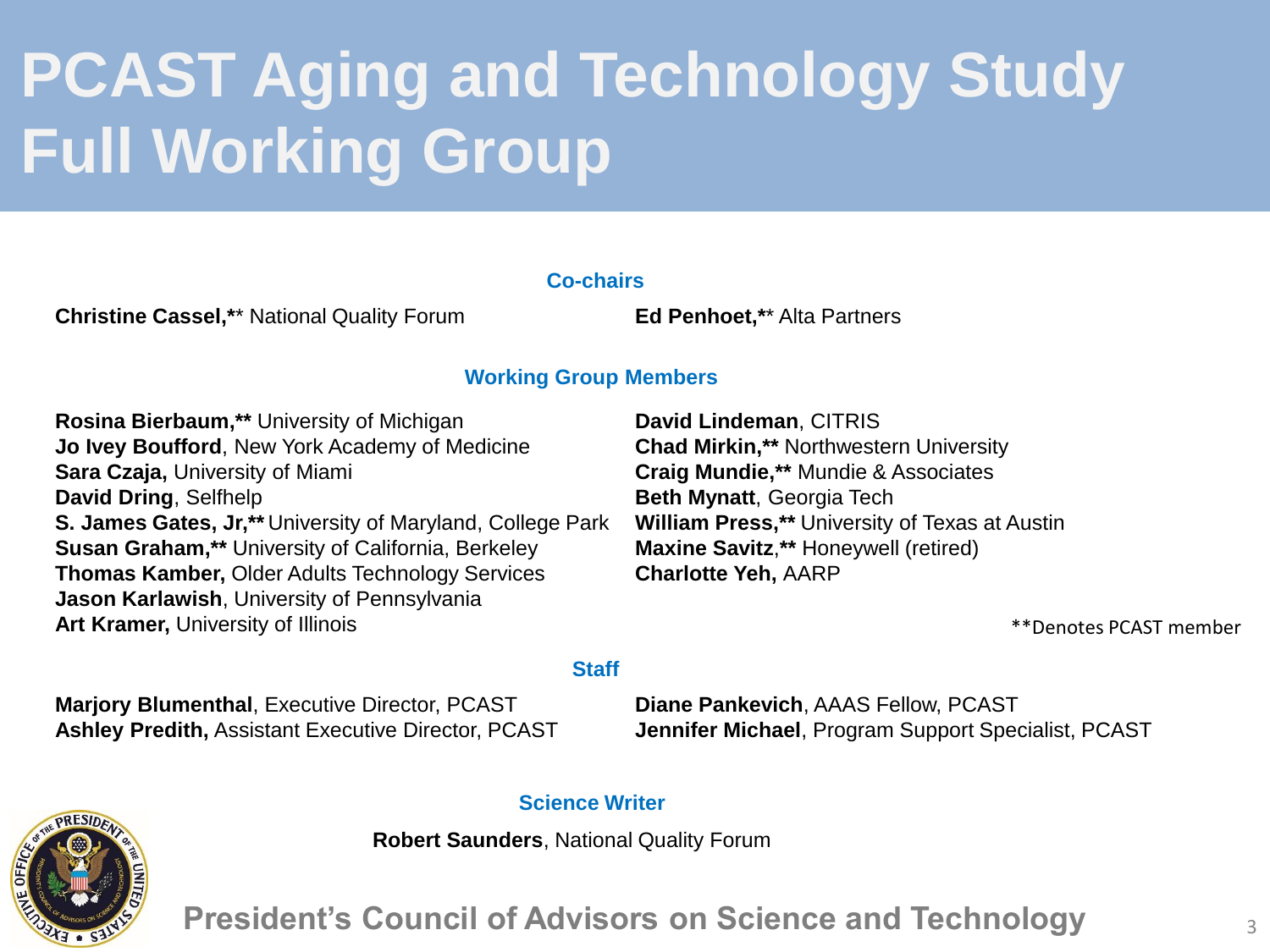### **Urgent Need to Improve Hearing**

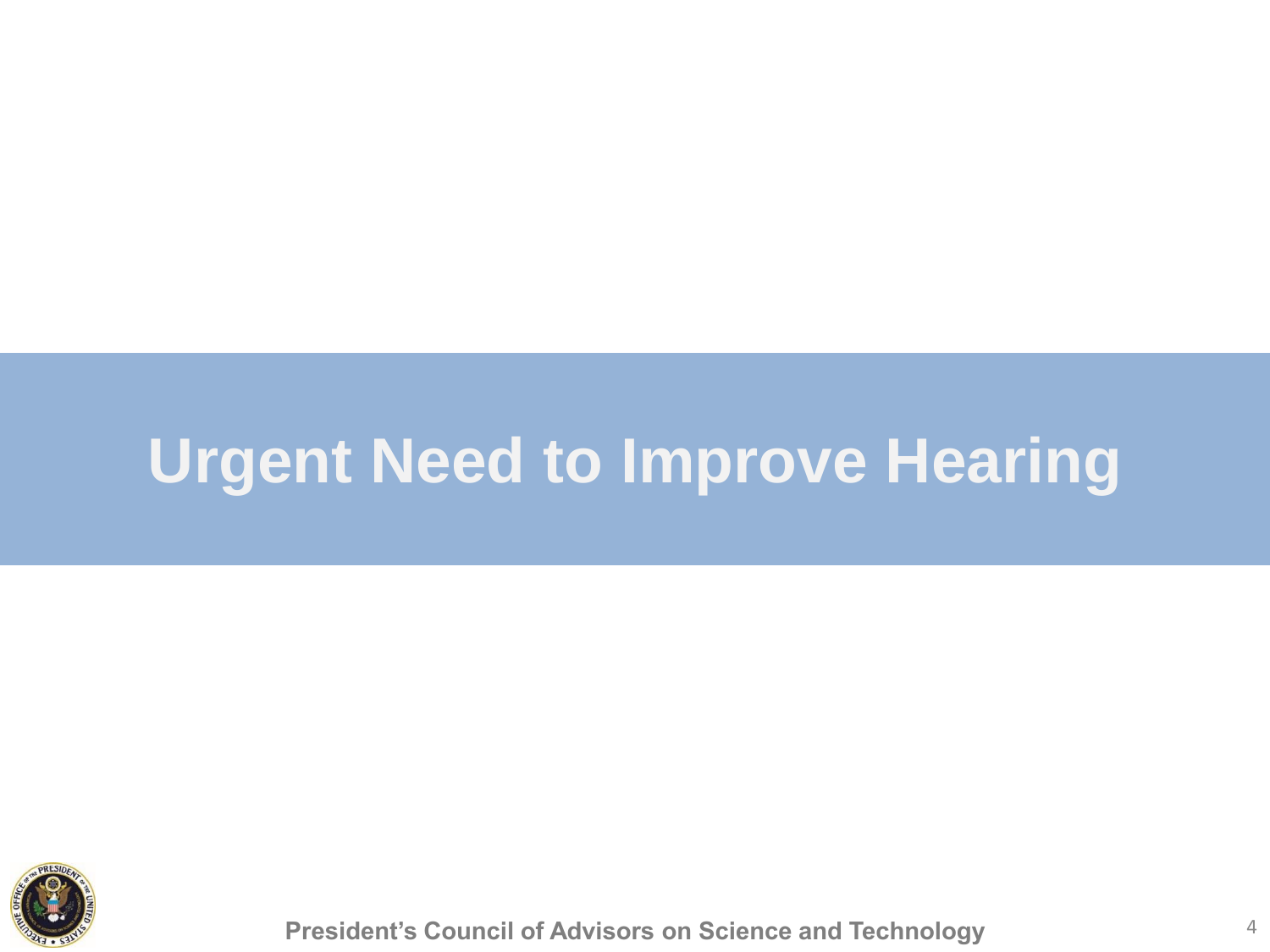# **Hearing Loss: Major Problem for Older Adults**

- Major health and social problem
	- 30 million have difficulty hearing now
	- Hearing loss associated with social isolation, dementia, falls, depression, and other conditions.
- Growing importance with aging population
	- Nearly half of people over age 60 have hearing loss
	- Number of older Americans will rise from 46 to 82 million between 2014 and 2040
- Few adults with hearing loss use hearing aids
	- Only ~15-30% of older adults with hearing loss use hearing aids

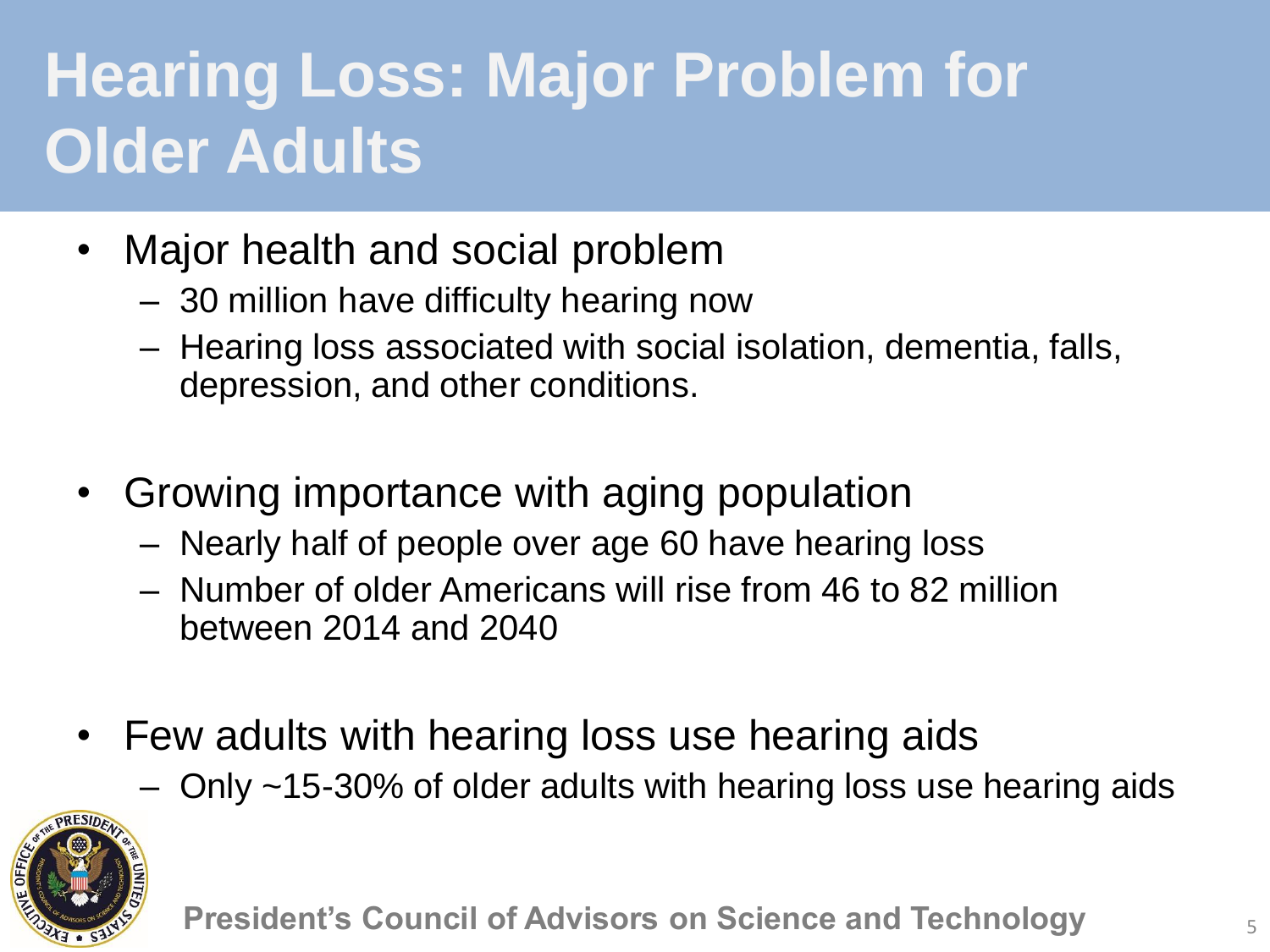# **Cost Major Barrier to Use of Hearing Technologies**

- High cost (~\$2400 per hearing aid)
- Most people pay out of pocket
	- Medicare and many insurers do not cover it
- Innovation has not reduced cost

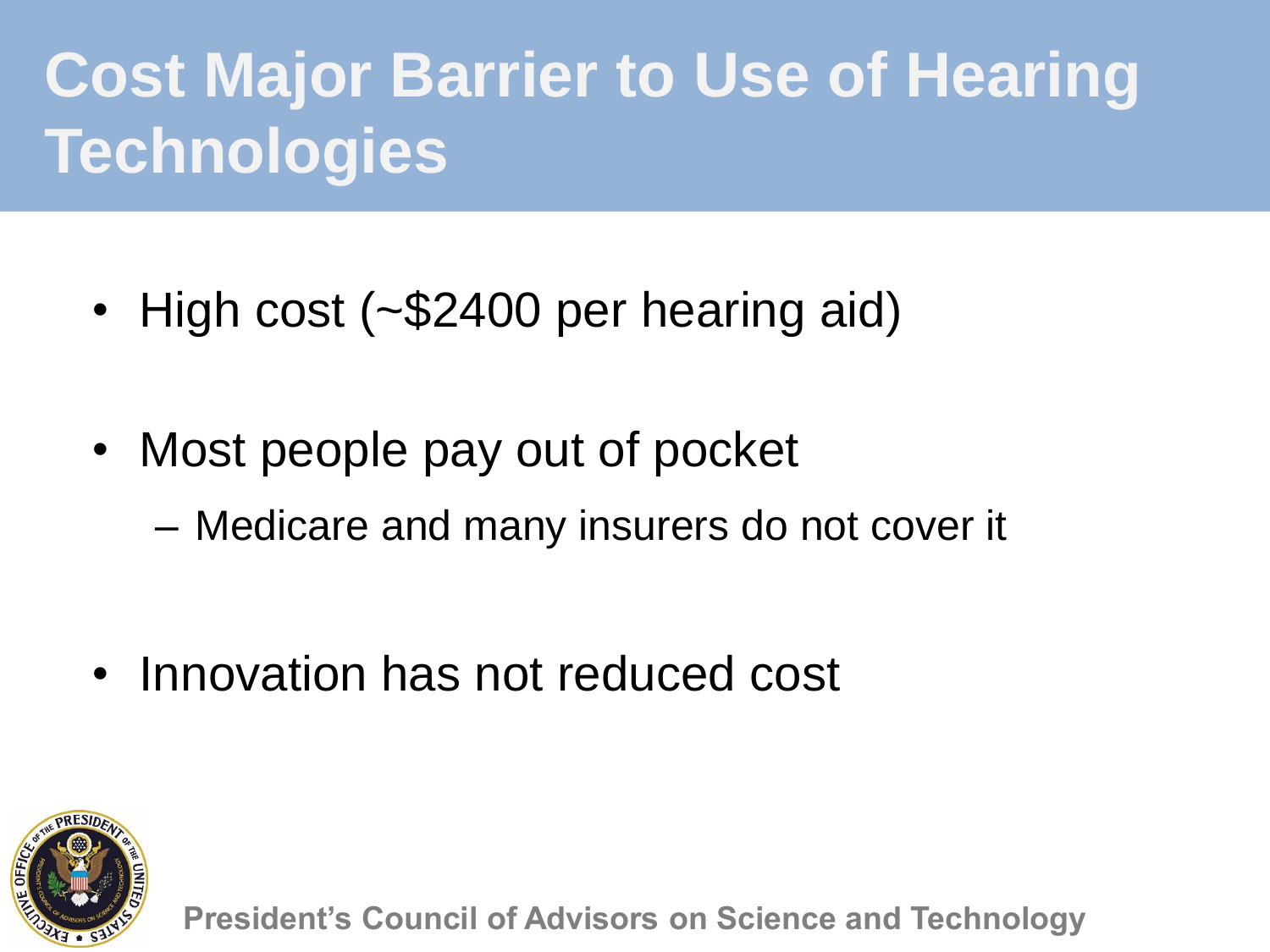# **Other Barriers to Wider Use of Hearing Technologies**

- Difficult for consumers to shop for best value
	- Challenges include bundling, complex state regulations, and restrictions on online shopping
- Social stigma and limited consumer awareness
- Lack of engagement by health providers

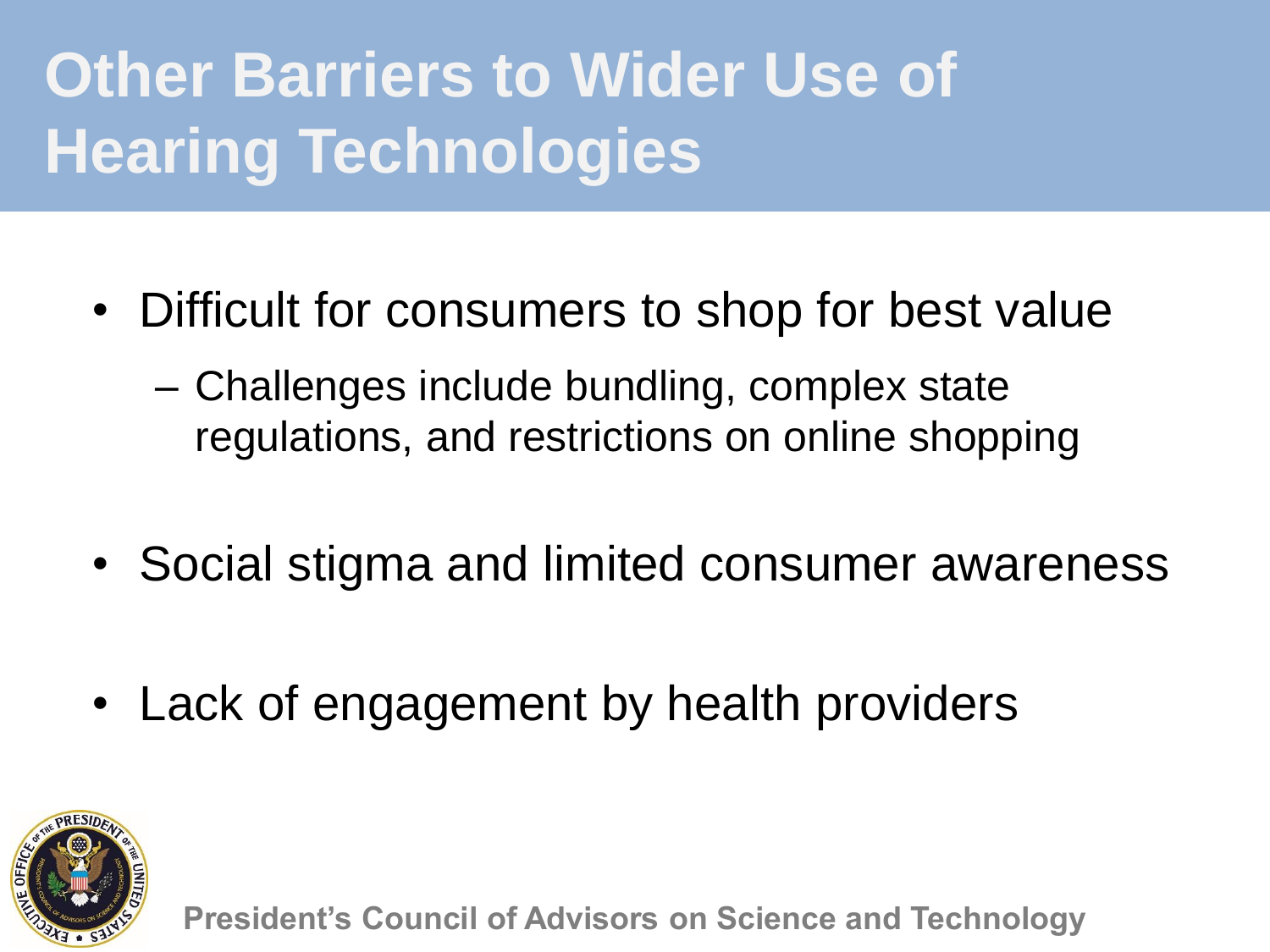### **PCAST Study Scope and Conclusions**

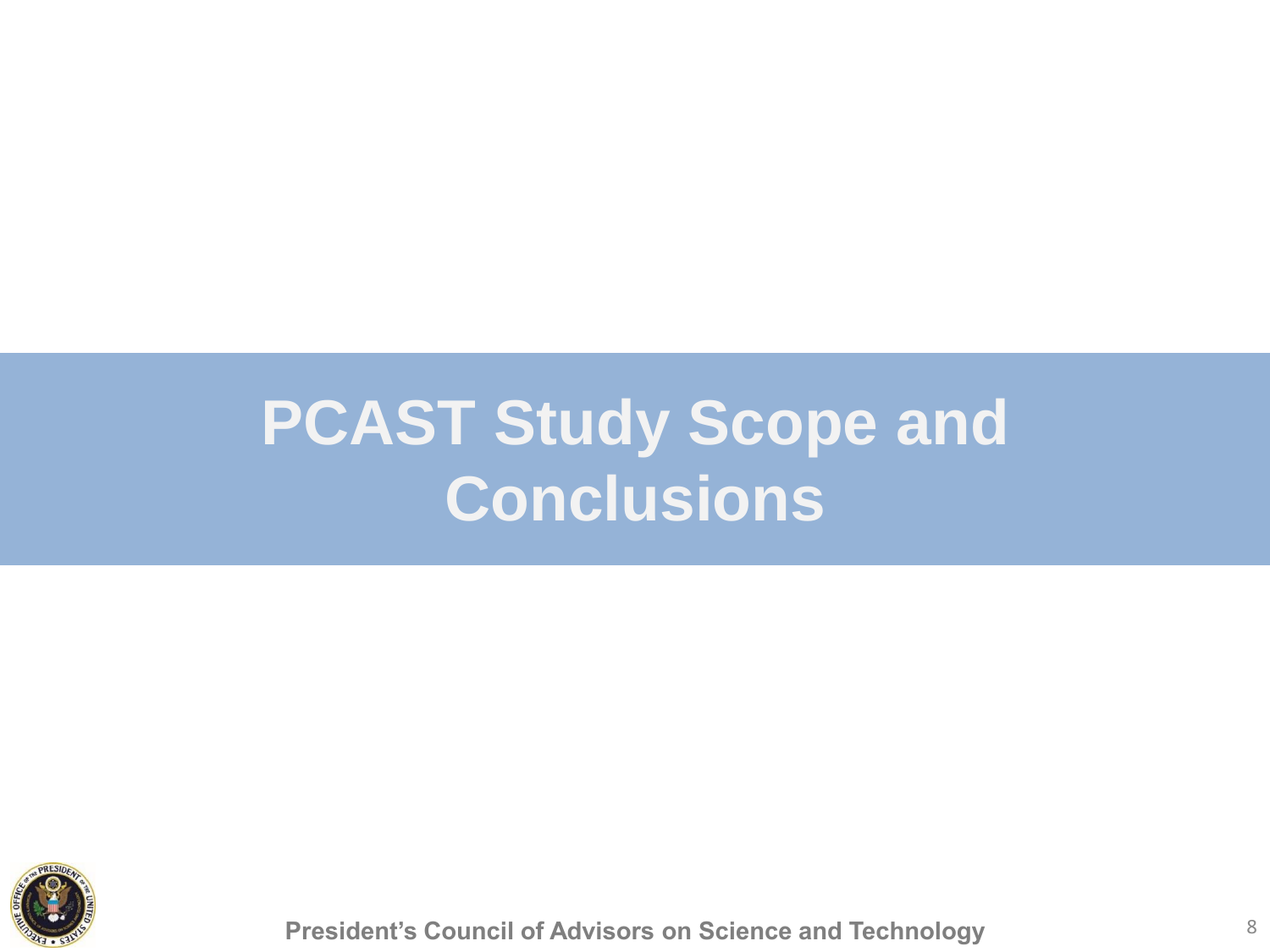# **Problem Ripe for Change**

• New technology advancing rapidly now

• PCAST believes a few key Federal actions now could give momentum to needed changes

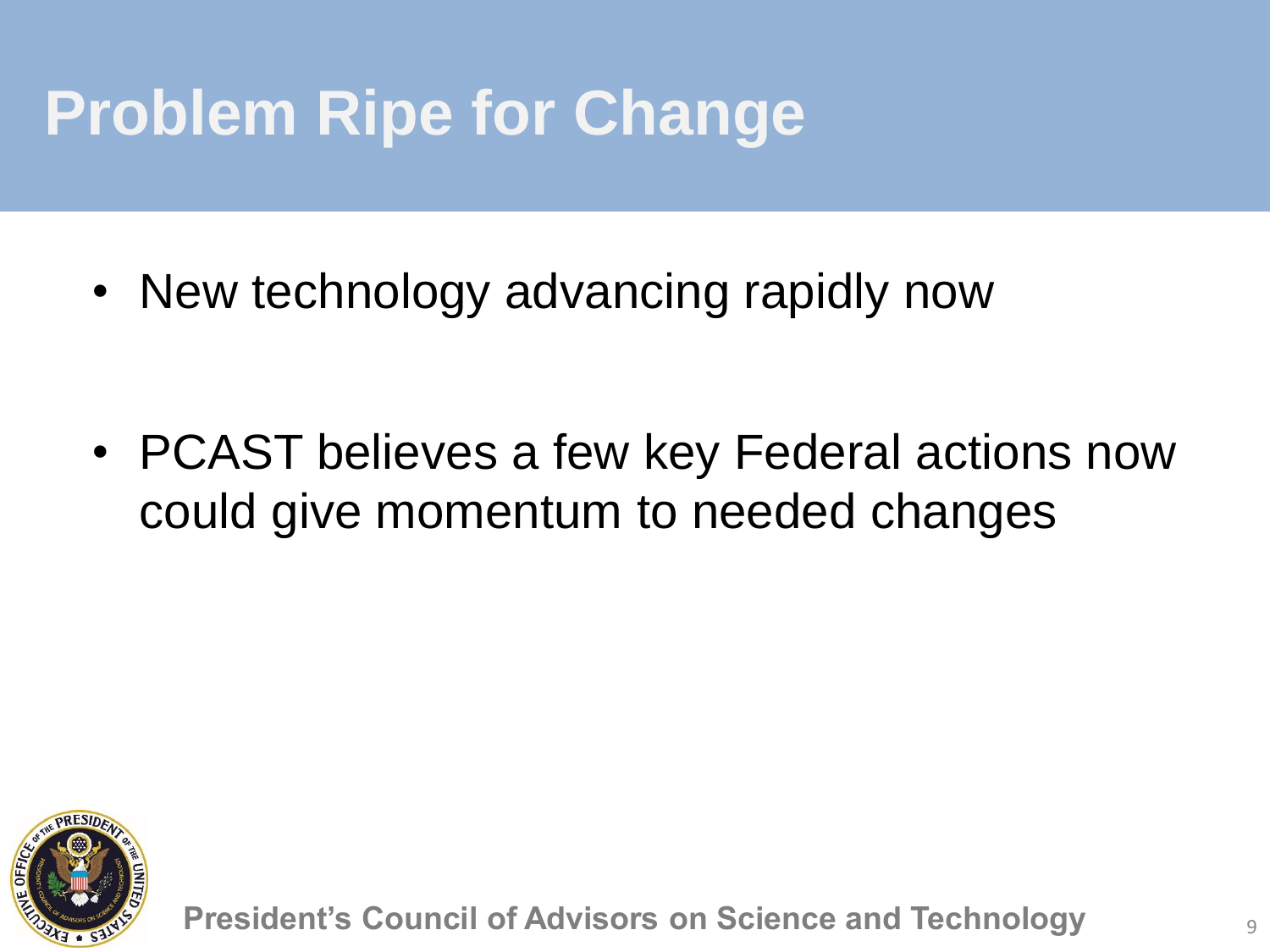# **PCAST Conclusions**

- Untreated hearing loss of tens of millions of Americans is a greater challenge than small risk of unusual medical conditions
- Now an opportunity to increase access to better, cheaper technology for mild to moderate hearing loss, like reading glasses

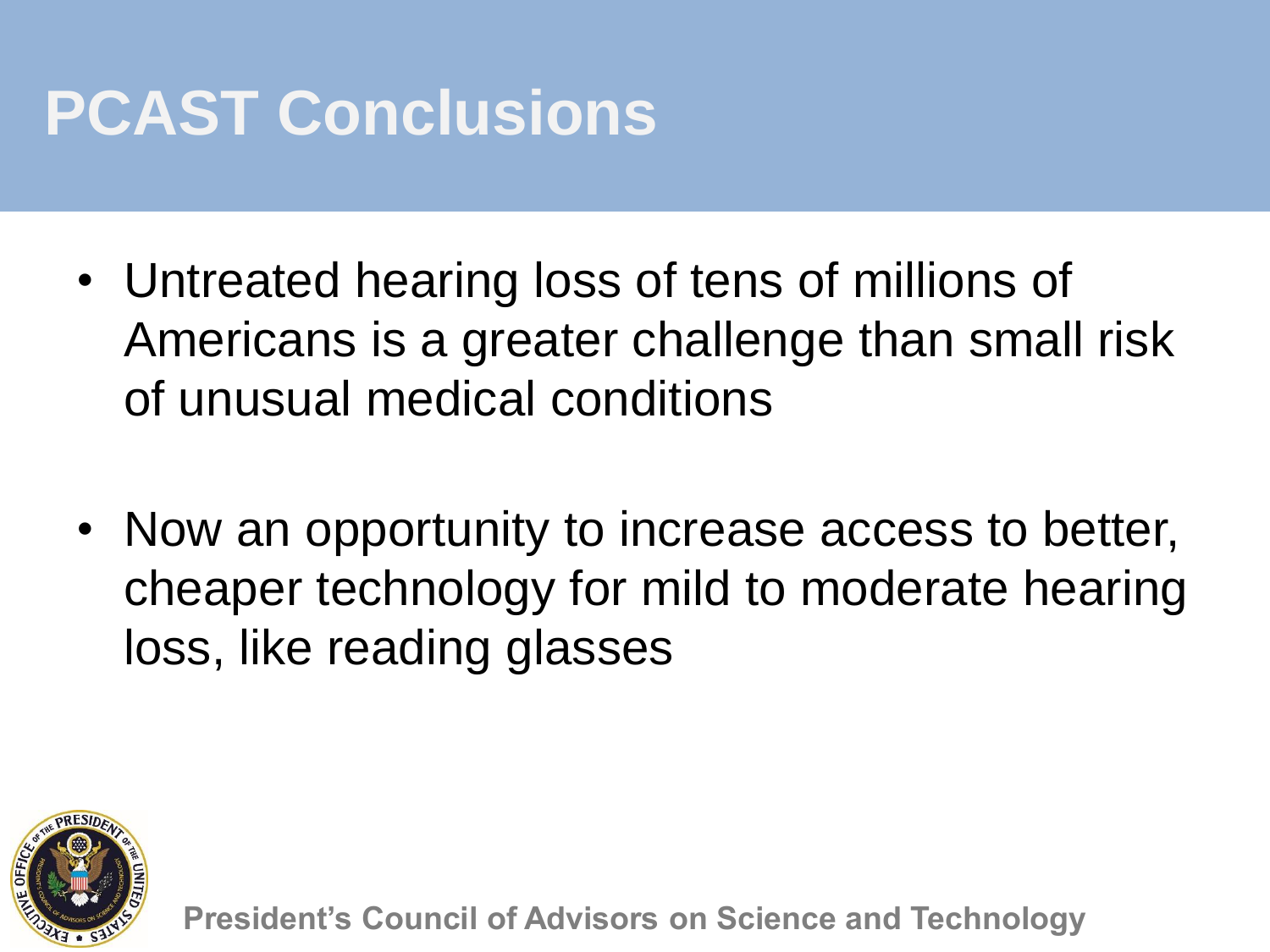### **PCAST Study Recommendations**

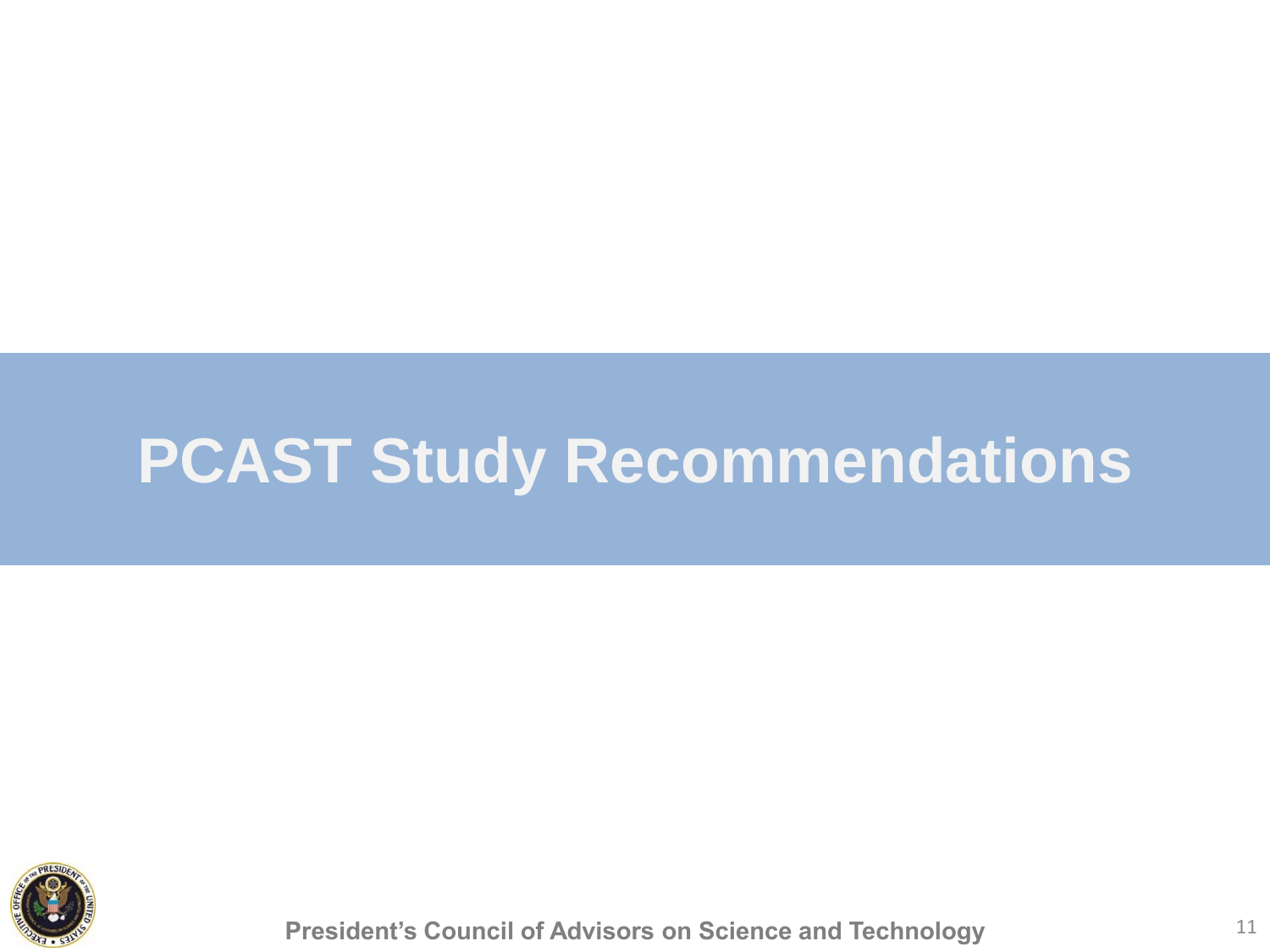## **PCAST Goals for Recommendations**

- Reduce cost to consumers
- Increase the number of people who use hearing technology
- Stimulate innovation and technology development

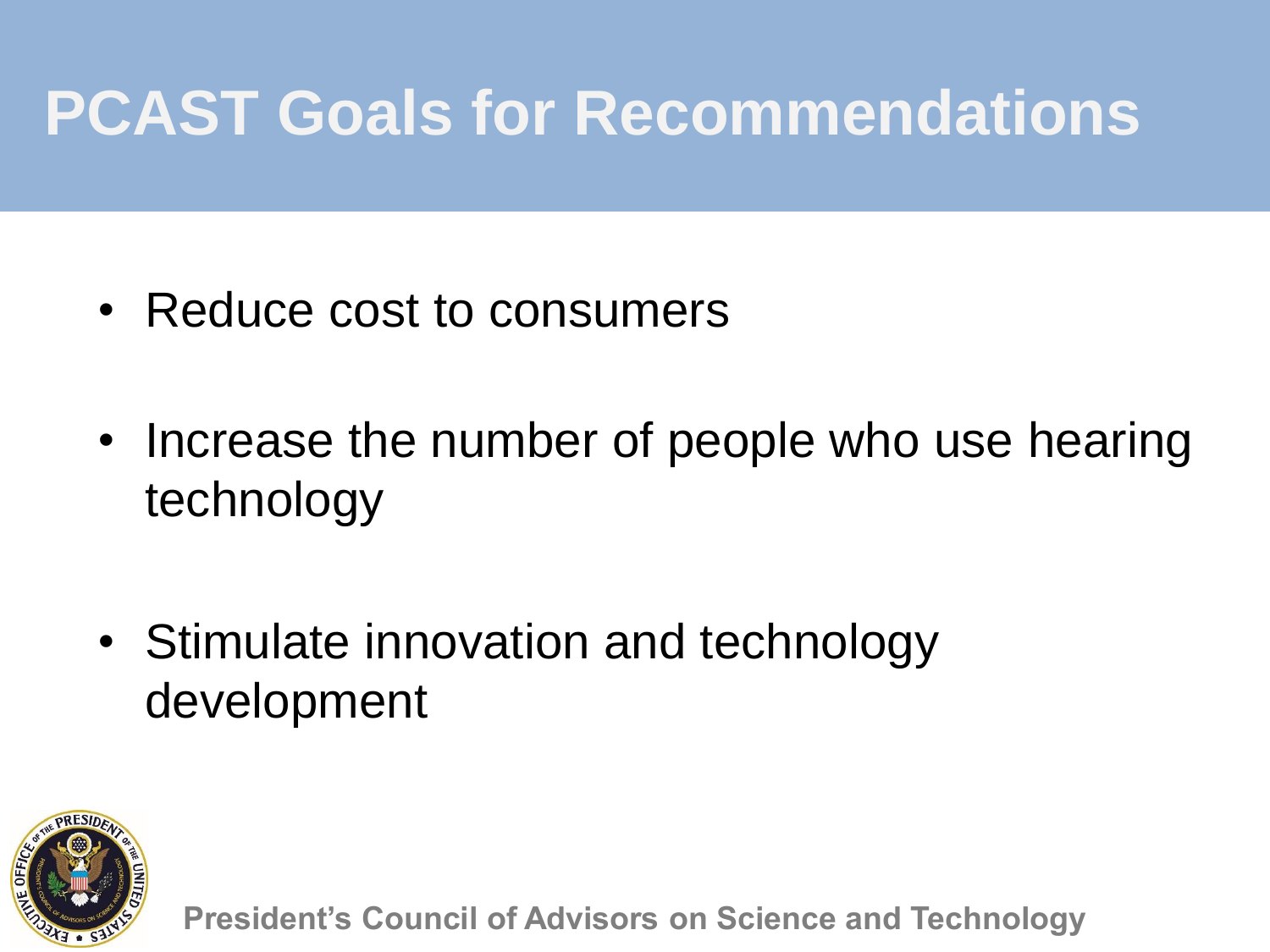# **PCAST Recommendations Open the Market**

**Recommendation 1.** FDA should designate as a distinct category "basic" hearing aids—non-surgical, air-conduction hearing aids intended to address normal, bilateral, gradual onset, mild-to-moderate age-related hearing loss—and adopt distinct rules for such devices.

- i. FDA should approve this class of hearing aids for over-the-counter (OTC) sale, without the requirement for consultation with a credentialed dispenser. FDA should also approve for OTC sale, both in stores and on-line, tests appropriate to the self-fitting and adjustment of these OTC devices by the end user. Such hearing treatments and tests meet the FDA requirements for OTC products, which are that consumers should be able to self-diagnose, self-treat, and self-monitor the condition.
- ii.FDA should exempt this class of hearing aids from QSR regulation in its present form and substitute compliance with standards for product quality and recordkeeping appropriate for the consumer-electronics industry, developed by an appropriate third-party organization and approved by FDA. Similar actions should be taken with respect to diagnostic hearing tests used to dispense and fit Class I hearing aids.

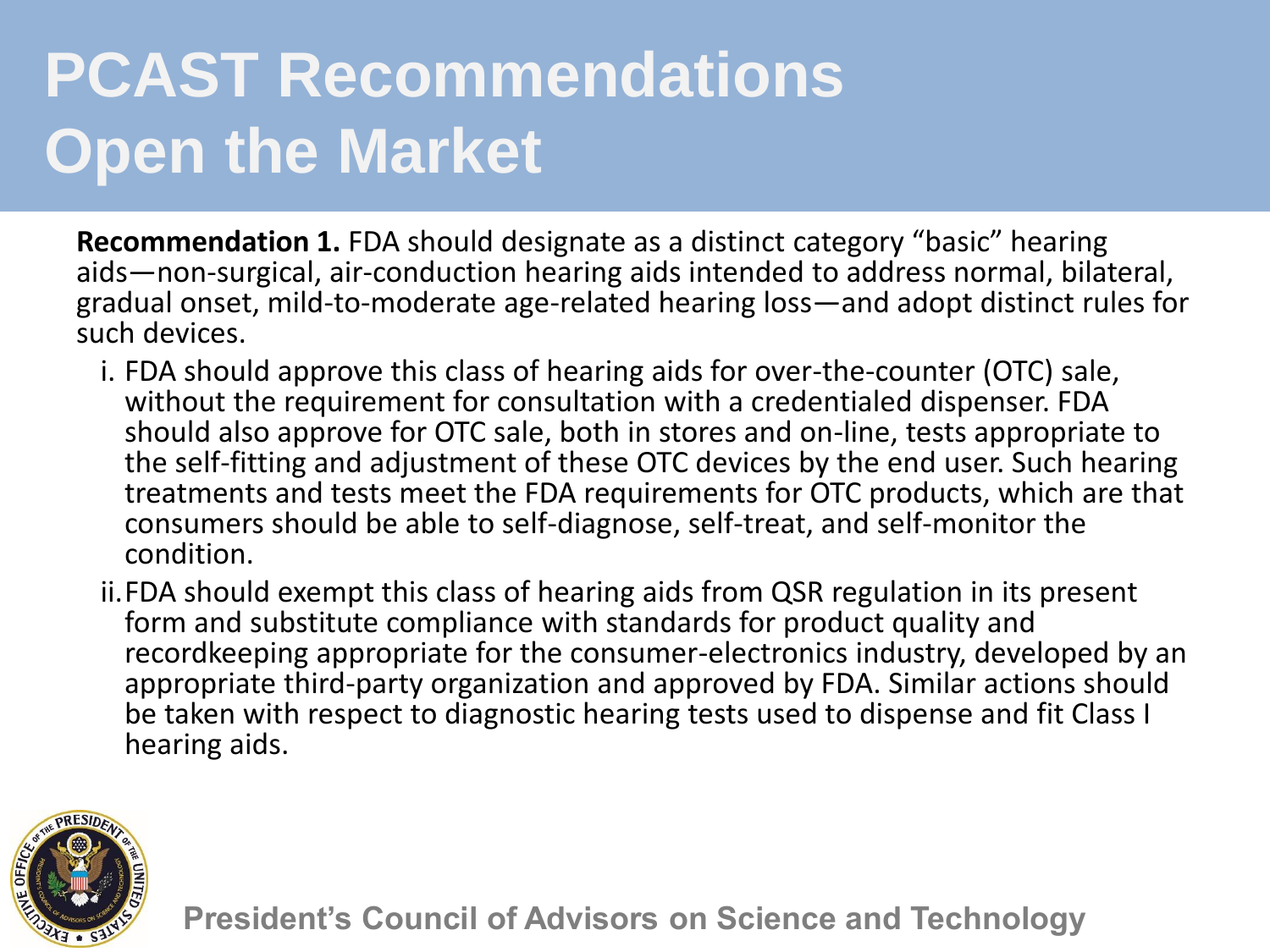# **PCAST Recommendations Open the Market**

**Recommendation 2.** FDA should withdraw its draft guidance of November 7, 2013 on Personal Sound Amplification Devices (PSAPs).

- PSAPs should be broadly defined as devices for discretionary consumer use that are intended to augment, improve, or extend the sense of hearing in individuals.
- PSAP manufacturers should continue to be able to make truthful claims about their use in normal settings.
- FDA should not require language in PSAP labeling or advertising that excludes their use by individuals with age-related hearing loss no worse than mild-to-moderate.

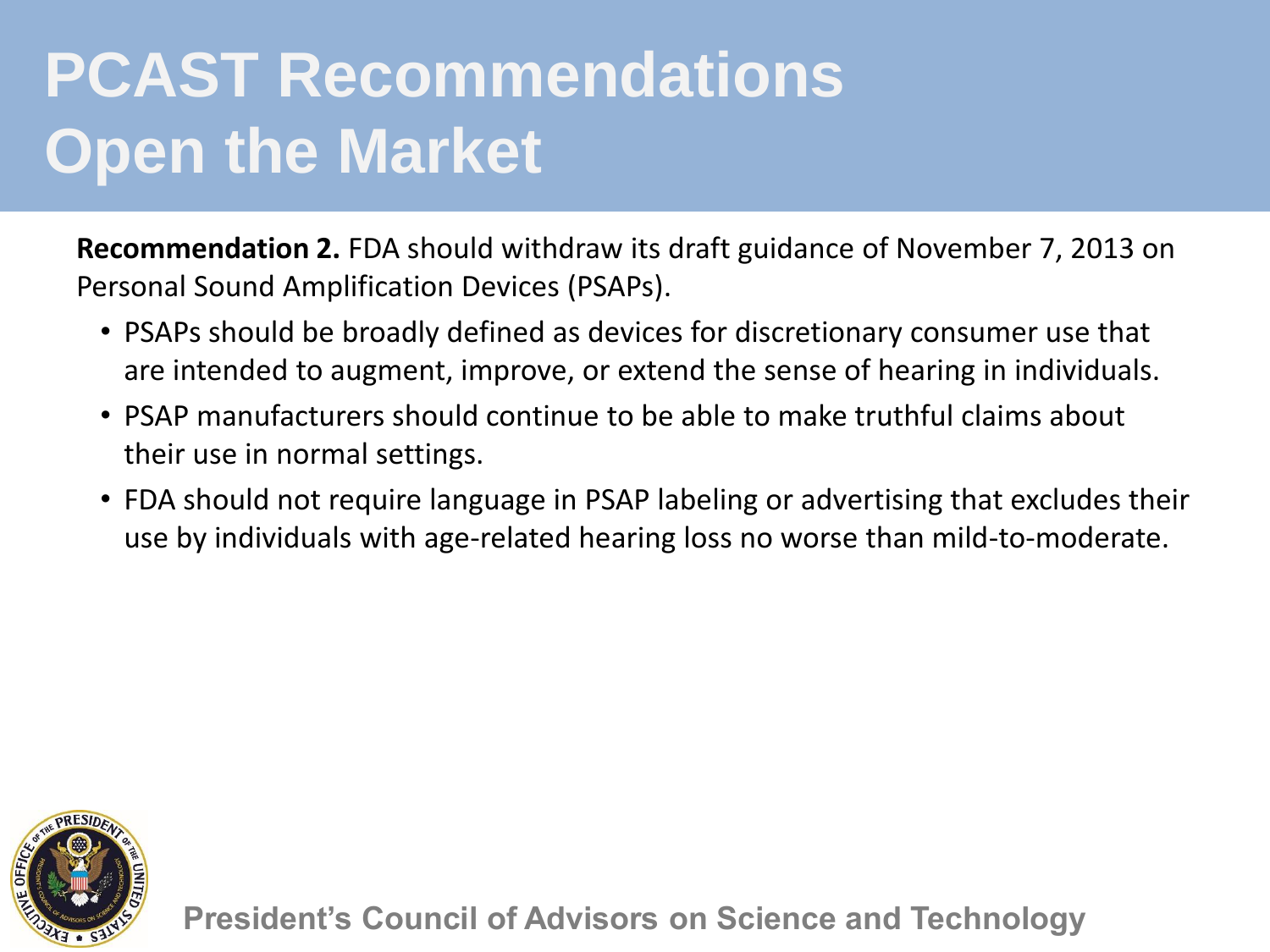## **PCAST Recommendations: Consumer Choice**

**Recommendation 3.** Analogously to its "Eyeglass Rule," FTC should require audiologists and hearing-aid dispensers who perform standard diagnostic hearing tests and hearing aid fittings to provide the customer with a copy of their audiogram and the programmable audio profile for a hearing aid at no additional cost and in a form that can be used by other dispensers and by hearing-aid vendors.

• Also analogously, the availability of a hearing test and fitting must not be conditioned on any agreement to purchase goods or additional services from the provider of the test.

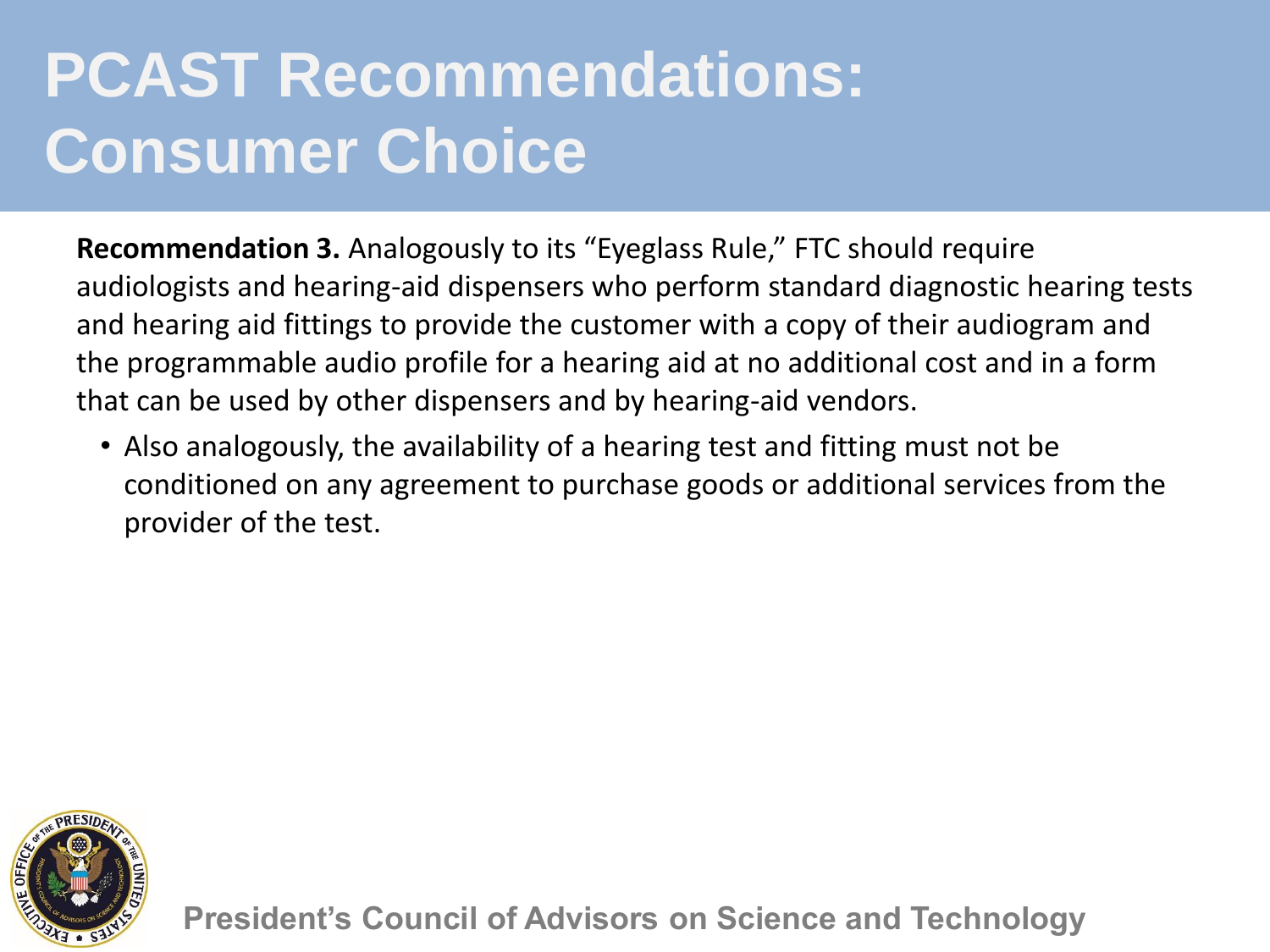## **PCAST Recommendations: Consumer Choice**

**Recommendation 4.** Similarly in effect to its "Contact Lens Rule," FTC should define a process by which patients may authorize hearing aid vendors (in-state or out-of-state) to obtain a copy of their hearing test results and programmable audio profile from any audiologist or hearing-aid dispenser who performs such a test, and it should require that the testers furnish such results at no additional cost.

• While FTC has the authority to issue new regulations of this sort, action can be accelerated and strengthened by legislative direction. We urge the Administration to work with Congress to initiate bipartisan legislation that would instruct FTC to issue a rule for hearing aids and PSAPs similar to the eyeglass and contact lens rules.